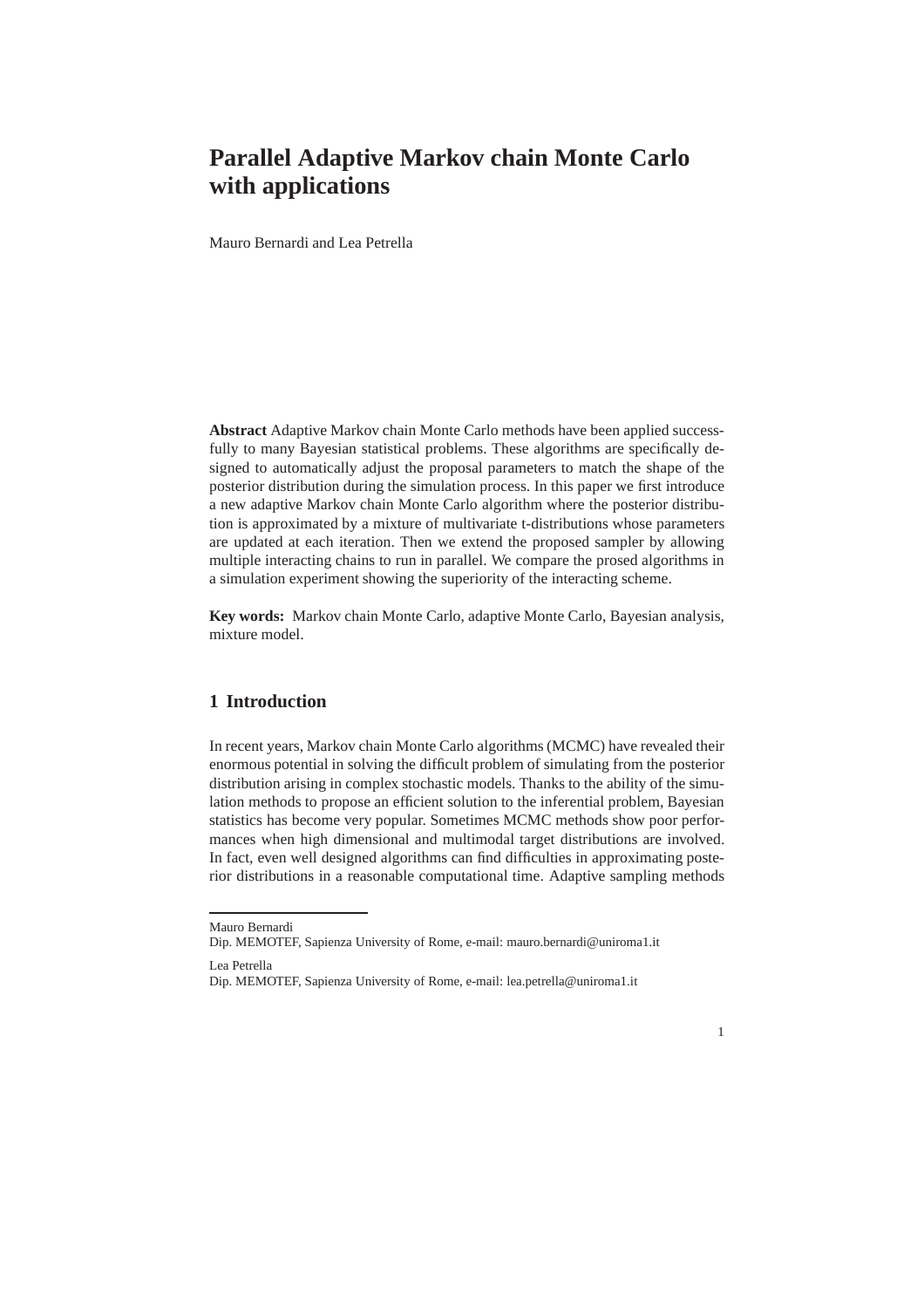have been proposed to overcome these problems: they use previous draws of the simulation process to tailor the proposal distribution on the features of the target distribution. Adaptive samplers have been proposed in different contexts: Douc *et al.* [6] extend the population Monte Carlo algorithm of Douc *et al.* [5] and introduce mixture of Gaussians as general proposal distributions where the mixture parameters are fitted using the past history of the particles. In the MCMC context the seminal work of Haario *et al.* [7] on adaptive random walk Metropolis algorithms and the most famous work of Haario *et al.* [8] that introduces adaptation into an independent Metropolis-Hastings algorithm have been followed by a vast literature; for example Haario et al. [9], Atchadé and Rosenthal [3], Atchadé and Fort [4], Andrieu and Moulines [1], see also the recent review by Andrieu and Thoms [2] and references therein.

In this paper we propose a mixture of adaptive independent Metropolis kernels. The aim of the method is to overcome the main drawback of the Metropolis-type algorithms that combine fast and good local exploration properties with sub-optimal scaling factors, especially when high dimensional multimodal distributions are involved. The mixture of Independent Metropolis-Hastings kernels can improve the ability of the sampler to explore different regions of the state space.

The second major contribution of the paper consists in extending the adaptive sampling algorithm by considering multiple interacting chains with the aim of reducing the initial learning time. Parallel MCMC algorithms have been proposed by Jasra *et al.* [10] to deal with the problem of simulating from high dimensional multimodal target distributions. In its basic version these methods consist in running different chains in parallel allowing interactions among them that improve the global exploration of the target. The use of multiple interacting chains in conjunction with the flexibility of the proposal distribution guarantees a rapid mixing of the chain and reduces the computational time.

## **2 Adaptive MCMC**

Suppose we are interested on sampling from a target distribution  $\pi$  having support in  $\mathscr{X} \subset \mathbb{R}^d$ , known up to a normalizing constant. The proposed adaptive-MCMC algorithm is based on a Independent Metropolis Mixture proposal kernel having the following general form, at iteration *i*:

$$
q\left(x,\tilde{\Theta},\Theta_{i}\right)=\lambda\mathsf{T}_{d}\left(x|\tilde{\Theta}\right)+(1-\lambda)\sum_{k=1}^{K}\omega_{k,i}\mathsf{T}_{d}\left(x|\Theta_{k,i}\right) \tag{1}
$$

where  $T_d(x|\Theta_i)$  is the probability density of a *d*−variate Student-t distribution with parameters  $\Theta_i = (\mu_i, \Sigma_i, v_i)$ ,  $\omega_{k,i}$  are the mixture weights satisfying the constraints  $\omega_{k,i} > 0, \forall 1 \le k \le K$ , and  $\sum_{k=1}^{K} \omega_{k,i} = 1$ .  $\lambda \in (0,1)$  is the weight associated to the non-adapted distribution  $T_d(x|\tilde{\Theta})$  which parameters are fixed during iterations. The rationale behind the presence of the fixed component is twofold: first it guarantees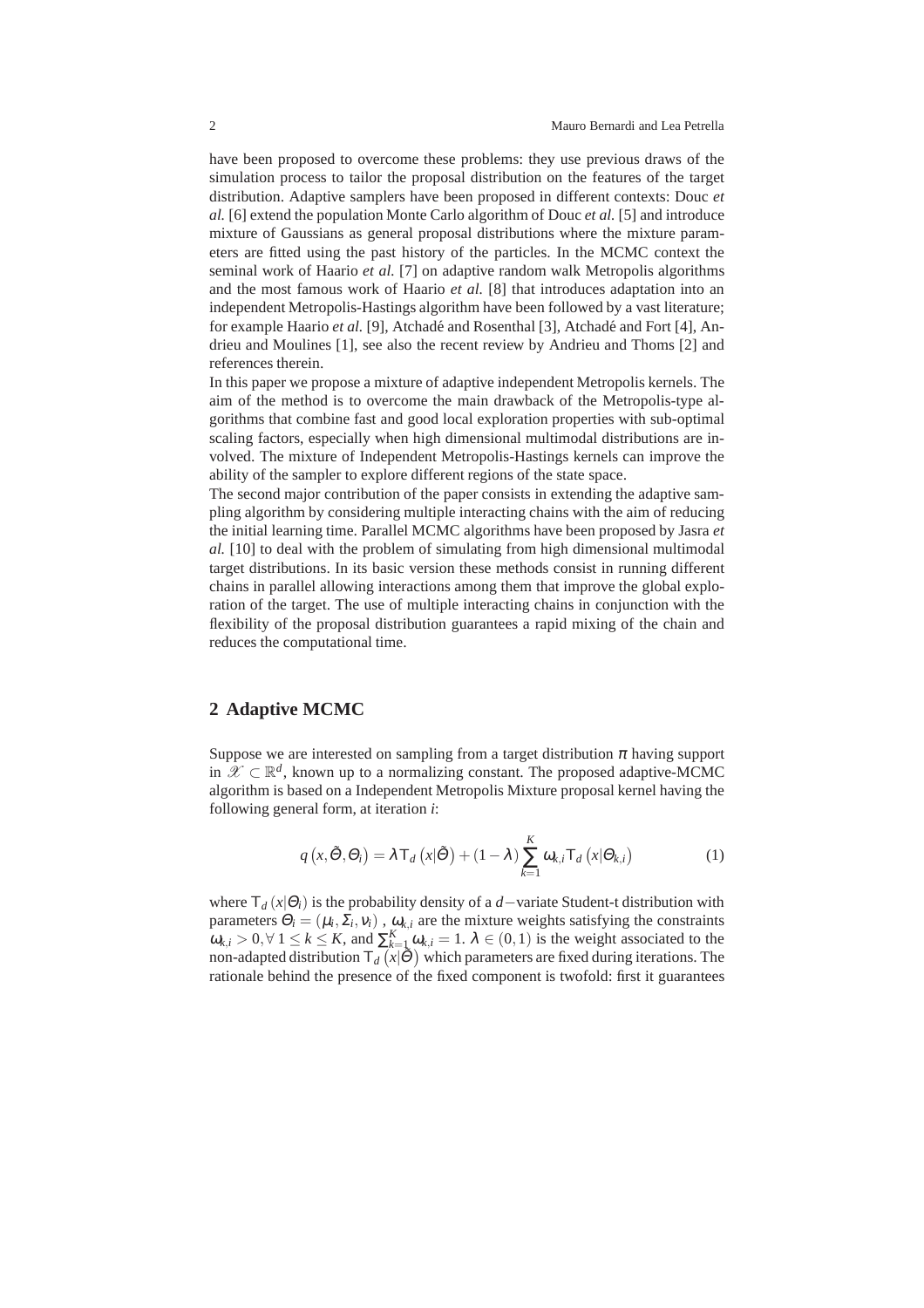

**Fig. 1** Autocorrelation function of the posterior draws for the parameter  $\mu_1$  of the mixture model defined in equation (2). The adaptive-MCMC output (solid line) is compared with that of the parallel version (dotted line).

the convergence of the algorithm even in the case where the proposal parameter space is unbounded, see Andrieu and Moulines [1] and Haario *et al.* [8]. Second, it is very useful in exploring multimodal posterior distributions when the number of modes of the proposal is smaller than that of the target distribution. The form of the mixture representation is updated at each iteration *i* when a new observation becomes available from the simulation process. To adapt the proposal mixture parameters we minimize the Kullback-Leibler divergence from the target distribution using the stochastic approximation algorithm of Robbins and Monro [11].

As a second step, the proposed single chain adaptive MCMC is extended by allowing interactions between multiple chains running in parallel. In particular, we consider a population of *N* chains  $X^{(j)} = \left\{ x_i^{(j)} \right\}$  $j = 1, 2, \ldots, N$ , with the *j*−th chain having transition kernel equal to  $q_i^{(j)}$  $\int_{i}^{(j)} (x | \tilde{\Theta}, \Theta_i)$  as in equation (1). To speed up the learning mechanism of the posterior parameters we consider three types of population moves as described in Jasra *et al.* [10]: mutation, exchange and crossover.

## **3 Numerical example**

In this section we carry out a comparison between the proposed single chain adaptive MCMC algorithm and its parallel interacting extension. We simulate a sample of 1,000 observations from the following bivariate mixture of two Normal distributions